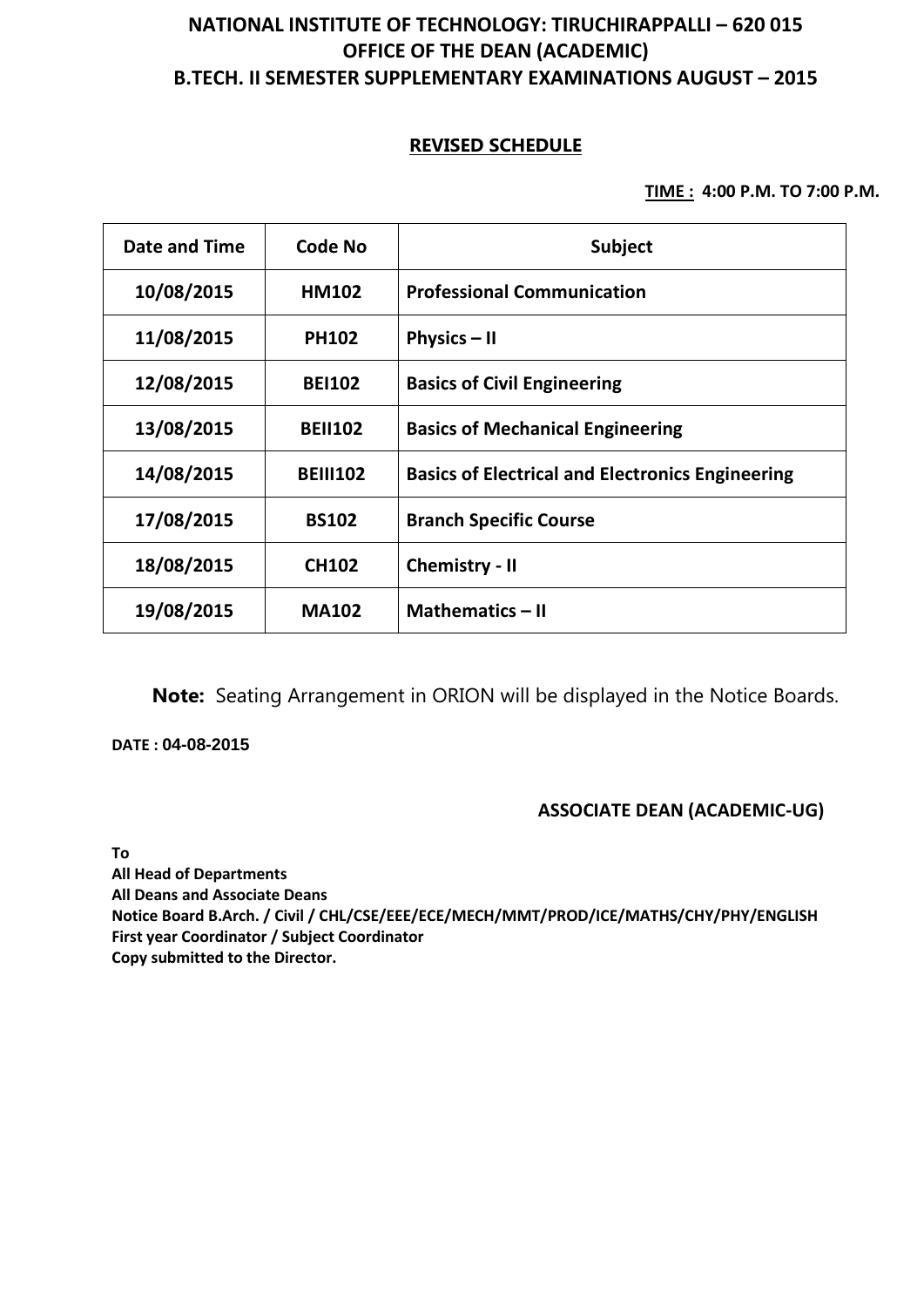# **NATIONAL INSTITUTE OF TECHNOLOGY: TIRUCHIRAPPALLI – 620 015 OFFICE OF THE DEAN (ACADEMIC) B.TECH. DEGREE COURSE VI SEMESTER SUPPLEMENTARY EXAMINATIONS – AUGUST 2015 REVISED SCHEDULE**

|                  |                | Time: 4:00 pm to 7:00 pm                                                       |
|------------------|----------------|--------------------------------------------------------------------------------|
| Date & Time      | Code No.       | <b>Subject</b>                                                                 |
| 10-08-2015       | CL304          | CHEMICAL REACTION ENGINEERING - II(CHL)                                        |
|                  | CE304          | <b>TRANSPORTATION ENGINEERING - I(CIVIL)</b>                                   |
|                  | EE302          | <b>POWER ELECTRONICS(EEE)</b>                                                  |
|                  | MT304          | NON FERROUS EXTRACTION(MME)                                                    |
|                  | PR302          | <b>RESOURCE MANAGEMENT TECHNIQUES(PRO)</b>                                     |
|                  | IC302          | MODERN CONTROL THEORY/ICE                                                      |
|                  | CS356          | DATA STRUCTURES AND ALGORITHMS/ECE                                             |
| 11-08-2015       | CE302          | STRUCTURAL ANALYSIS - II/CIVIL                                                 |
|                  | CS304          | <b>OPERATING SYSTEMS/CSE</b>                                                   |
|                  | EC306          | MICROWAVE COMPONENTS AND CIRCUITS/ECE                                          |
|                  | EE308          | <b>VLSI/EEE</b>                                                                |
|                  | PR304          | <b>COMPUTER GRAPHICS AND CAD/PRO</b>                                           |
|                  | <b>IC304</b>   | PROCESS CONTROL/ICE                                                            |
| 12-08-2015       | CL308          | PROCESS DYNAMICS AND CONTROL/CHL                                               |
|                  | CS308          | ARTIFICIAL INTELLIGENCE AND EXPERT SYSTEMS/CSE                                 |
|                  | EC310          | <b>EMBEDDED SYSTEMS/ECE</b>                                                    |
|                  | EE306<br>MT308 | MICROPROCESSOR AND MICROCONTROLLERS/EEE<br>NON-FERROUS PHYSICAL METALLURGY/MME |
|                  | PR306          | DESIGN FOR MANUFACTURE AND ASSEMBLY/PRO                                        |
|                  | IC320          | <b>COMPUTER NETWORKS/ICE</b>                                                   |
| 13-08-2015       | CL306          | EQUILIBRIUM STAGED OPERATIONS/CHL                                              |
|                  | <b>CE308</b>   | <b>STEEL STRUCTURES - II/CIVIL</b>                                             |
|                  | CS302          | <b>INFORMATION SECURITY/CSE</b>                                                |
|                  | EC304          | MOBILE COMMUNICATION/ECE                                                       |
|                  | EE304          | MEASUREMENT AND INSTRUMENTATION/EEE                                            |
|                  | ME302          | <b>TURBO MACHINES/MECH</b>                                                     |
|                  | PR308          | RELIABILITY, MAINTENANCE AND SAFETY ENGINEERING/PRO                            |
| $14 - 08 - 2015$ | CL302          | PROCESS EQUIPMENT DESIGN AND DRAWING/CHL                                       |
|                  | CE310          | <b>WATER RESOURCES ENGINEERING/CIVIL</b>                                       |
|                  | CS306          | DATABASE MANAGEMENT AND SYSTEMS/CSE                                            |
|                  | EC302          | DIGITAL COMMUNICATION/ECE                                                      |
|                  | EE310          | OPERATING SYSTEMS/EEE                                                          |
|                  | <b>IC308</b>   | MEMS AND NANOTECHNOLOGY(ICE)                                                   |
|                  | ME310          | REFRIGERATION AND AIR-CONDITIONING/MECH                                        |
|                  | MT312          | FATIQUE, CREEP AND FRACTURE MECHANICS/MME                                      |
|                  | PR310          | CNC MACHINES/PRO                                                               |
| 17-08-2015       | CL314          | PETROLEUM AND PETROCHEMICAL ENGINEERING/CHL                                    |
|                  | CE462          | ADVANCED SURVEYING TECHNIQUES/CIVIL                                            |
|                  | CE453          | REMOTE SENSING AND GIS/CIVIL                                                   |
|                  | CS359          | <b>HIGH SPEED NETWORKS/CSE</b>                                                 |
|                  | CS352          | DESIGN AND ANALYSIS OF PARALLEL ALGORITHMS/CSE                                 |
|                  | ME352          | ADVANCED IC ENGINES/MECH                                                       |
|                  | MT356          | SPECIAL CASTING TECHNIQUES/MME                                                 |
|                  | PR356          | DESIGN AND ANALYSIS OF EXPERIMENTS/PRO)                                        |
|                  |                |                                                                                |
|                  | EC308          | <b>VLSI SYSTEMS/ECE</b>                                                        |
|                  | EE352          | MODERN CONTROL SYSTEMS/EEE                                                     |
|                  | CE306          | CONCRETE STRUCTURES - II/DRAWING/CIVIL                                         |
| 18-08-2015       | ME306          | DESIGN OF MECHANICAL DRIVES/MECH                                               |
|                  | EE354          | COMPUTER ARCHITECTURE/EEE                                                      |

*DATE : 04-08-2015* 

**Note:** Seating Arrangement in ORION will be displayed in the Notice Boards.

*cc: All Deans /All Heads of the Departments* Associate Dean (Academic-UG)

*cc: All Notice Boards of Institute & Hostels* 

cc: Assistant Engineer, Electrical/EMD with a request to provide power supply during power cut times. Copy submitted to the Director.